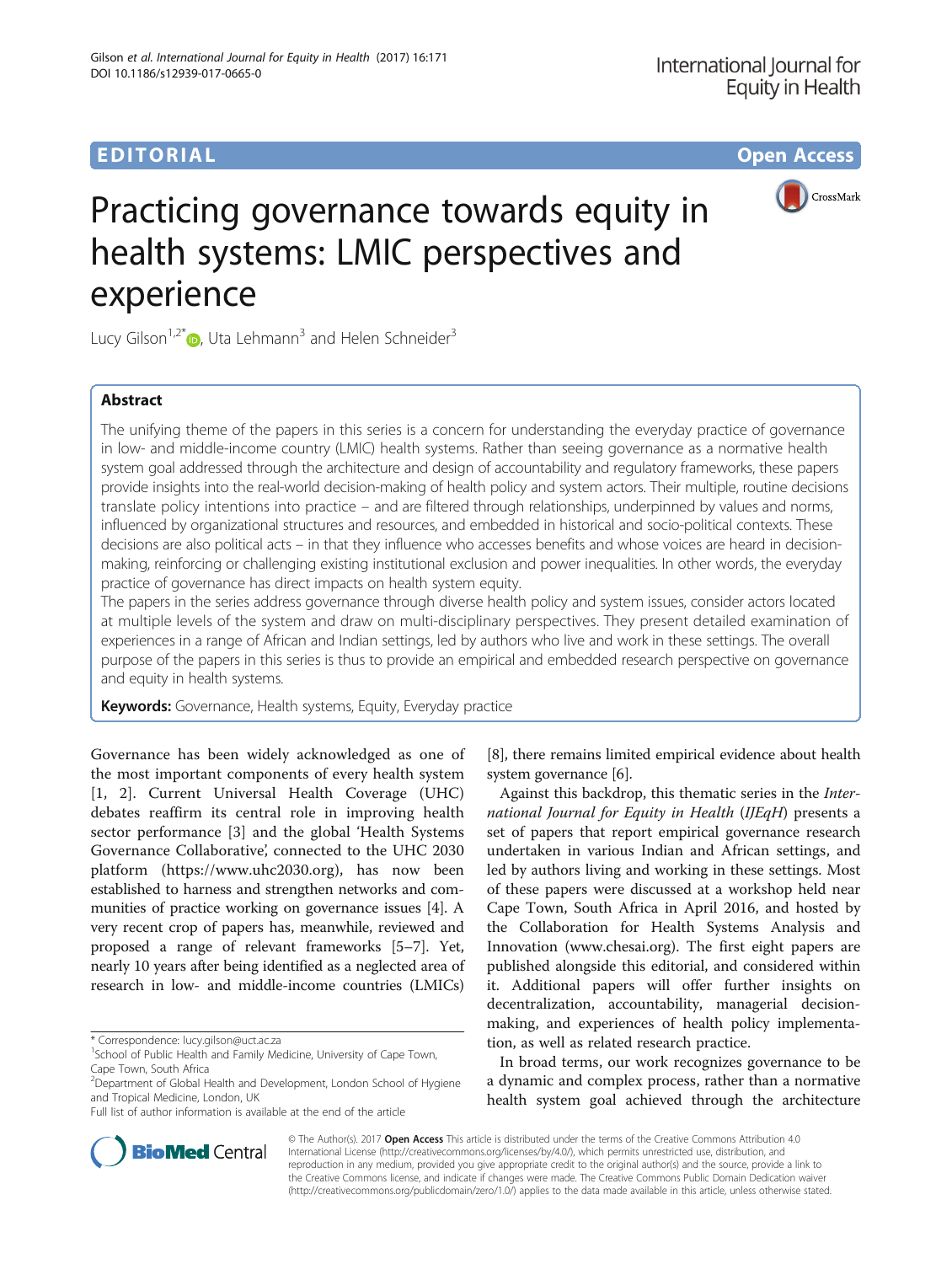and design of accountability and regulatory frameworks. Figure 1 summarizes the processes and related phenomena that we examine; and from this foundation, the papers presented here contribute in four main and interlinked ways to existing governance debates.

First, the papers illuminate the micro-practices of governance, the everyday practice of decision-making and meaning-making undertaken by multiple health policy and system actors. Pyone et al. [[6](#page-3-0)], similarly, argue that 'Governance is a practice, dependent on arrangements set at political or national level, but which needs to be operationalized by individuals at lower levels in the health system' (p.720). For example, while policy directives on postings and transfers in the Ghanaian health system are relatively clear, the practice of health workforce governance entails a complex web of decision-making occurring through "negotiation-spaces" at regional and district level [[9](#page-4-0)].

This understanding of governance draws strongly from public policy theory and its ideas both about how street level bureaucrats' (SLBs) decisions and routines become the public policies they implement, and the horizontal policy networks and communities that bring policy actors together across organisations and settings to learn and take action [\[10](#page-4-0)]. The notion of practice, more specifically, directs attention to understanding how purposeful and effective action is triggered by everyday situations, requiring improvisation guided by values and drawing on tacit knowledge, rather than being fully rulebound or always goal-oriented. Such action is effected through people, relationships and meanings, and is influenced by, and influences, wider social configurations [[11\]](#page-4-0). For example, Erasmus et al. [\[12](#page-4-0)] illuminate how policy implementation within two South African district hospitals is shaped by the daily decision-making of multiple actors, influenced by organizational trust and the degree of fit between the policy content and hospital culture. Leadership of policy implementation must then, they suggest, vary across organizational units and between policies, working with features of specific organizational settings.

Second, therefore, the papers address an acknowledged area of importance, and yet weakness, in health system governance debates – implementing change in health systems [[4\]](#page-3-0). They provide insights into the significant governance 'work' involved – across levels of the health system – whether implementing, for example, decentralization reforms in Kenya [[13](#page-4-0), [14\]](#page-4-0), community-based system strengthening in South Africa [\[15](#page-4-0)], or human resource management policies in Ghana [[9](#page-4-0)].

Through their implementation focus, the papers also deepen understanding around three inter-related and recent shifts in governance thinking:

- from a linear and top-down conception of the health policy process, which starts with policy formulation then proceeds in sequence to implementation and evaluation, to more complex processes involving bottom-up and top-down interactions occurring iteratively [[16,](#page-4-0) [17](#page-4-0)];
- from viewing governance, especially in decentralized or plural health systems, as a property of the national sphere, to recognizing its "multi-level" and "polycentric" nature [[1,](#page-3-0) [18\]](#page-4-0);

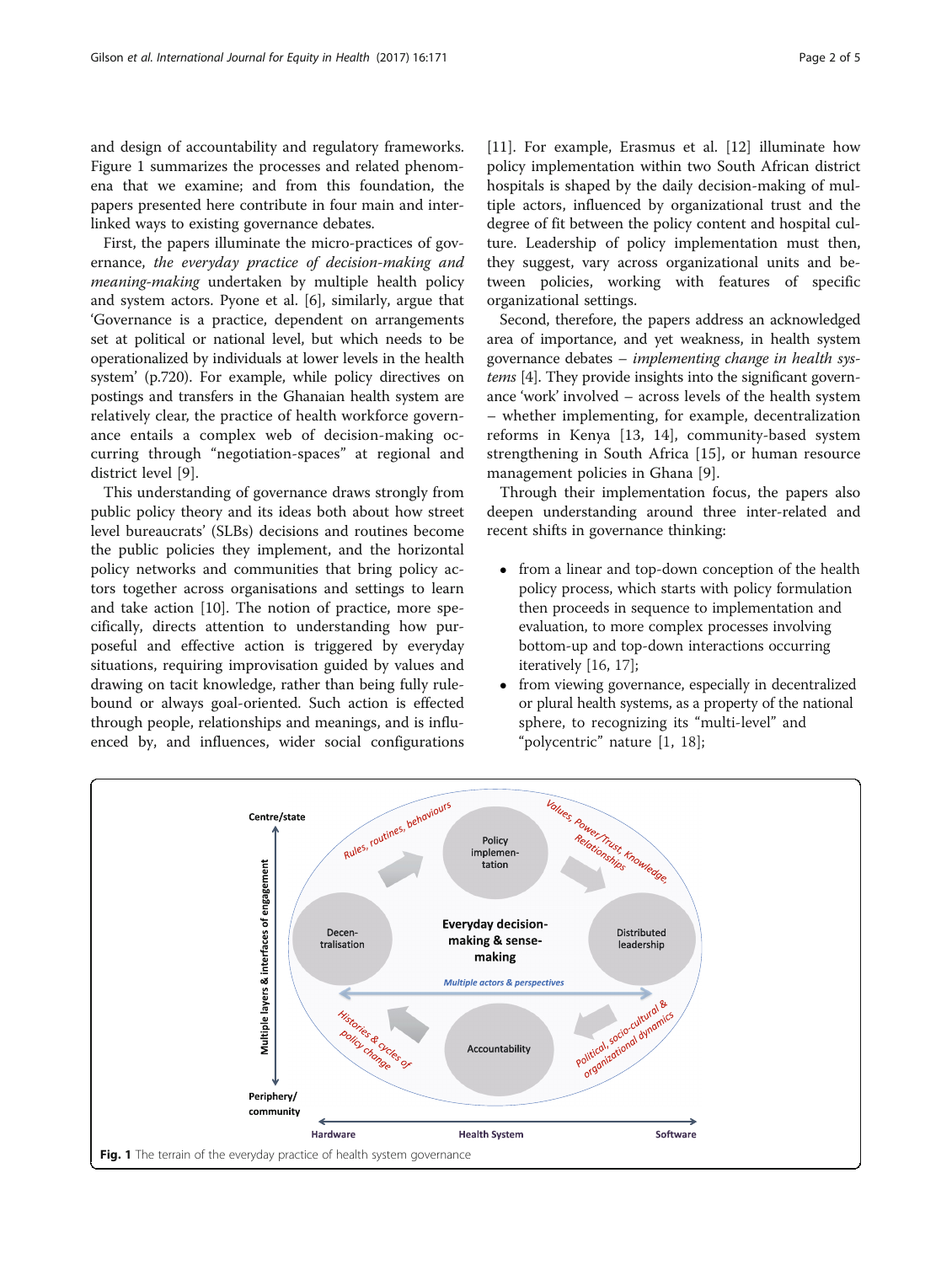• from a state- to society-centred approach to governance, which more fully recognizes "the multiplicity of societal actors involved in governance" [[16](#page-4-0), [19](#page-4-0)].

Indeed, third, the papers clearly highlight the particular governance roles of actors at the 'lower' levels of the health system as well as illuminating the institutional forces that influence their relationships and practices. Actors considered include sub-national managers [[9, 13](#page-4-0)–[15](#page-4-0)], local, mid-level managers [[20, 21\]](#page-4-0), front line health workers [[12\]](#page-4-0), patients and community actors [[13, 14, 22](#page-4-0)]. Brinkerhoff and Bossert [\[19](#page-4-0)] similarly understand health system governance as entailing a range of governance agents, including providers and patients/citizens as well as the state, and the formal and informal rules shaping the relationships among them. Abimbola et al. [[5](#page-3-0)], meanwhile, talk specifically about 'relational governance'. Governance relationships include those embedded in vertical, 'bureaucratic' forms of accountability, involving financial and performance compliance, as well as the 'external' or horizontal accountability mechanisms enabling cooperation across organizations and responsiveness to citizens – and that rely on dialogue, sharing of information, and cultures of trust and reciprocity [[18, 23](#page-4-0)]. These forms of accountability may, however, conflict with each other. In South Africa, for example, Scott and Gilson [[21](#page-4-0)] show how information use at primary care level is shaped by higher level planning needs and demands for formal information, although, in practice, disaggregated information and experiential knowledge is more useful in locally responsive decision-making. Mid-level district managers, therefore, play a critical role in mediating centrally-led action and creating spaces for locallyresponsive decision-making (see also [[9](#page-4-0), [20\]](#page-4-0)). Distributed leadership is, then, important within health system governance – that is, the leadership offered by multiple actors across levels of a health system and entailing the social process of influencing others through, for example, the careful use of power and sense-making [\[24](#page-4-0)]. Based on detailed analysis of South African experience, Schneider and Nxumalo [\[15](#page-4-0)], meanwhile, spell out key leadership and governance roles for sub-national stewards seeking to strengthen Community Health Worker programmes and community-based services, and emphasize the need to strengthen both vertical and horizontal accountability.

Fourth, and finally, the papers provide rich insights into, and deepen understanding of, the ways in which health system hardware and software [[25](#page-4-0)] combine to influence governance practices and shape health system functioning [[26\]](#page-4-0). In Kenya, Tsofa et al. [\[13](#page-4-0), [14](#page-4-0)] show how the implementation of devolution to newly established Counties offered the opportunity of community involvement in health planning, and local level decisionmaking better able to address local needs. However, speedy devolution, resulting from political and societal pressures, generated weak planning and management processes that prevented community involvement and created disruptions in drug supplies and health worker motivation, at least immediately post-devolution. Some papers, meanwhile, specifically illuminate how 'intangible software' such as values, norms, communication practices and power or trust relationships, influence everyday governance practices and are themselves situated in wider political and organizational contexts and histories. In Kenya again, Nyikuri et al. [[20\]](#page-4-0) show how mid-level managers drew on the intangible software of personal values, commitment and relationships to maintain support for frontline health workers and service delivery within the wider context of devolution and disruption. Scott et al. [\[22\]](#page-4-0), meanwhile, demonstrate how local gender and power dynamics limit the capacity of representative local bodies (Village Health Sanitation and Nutrition Committees) in Northern India to effect transformative social action.

But what do these insights into health system governance have to offer in thinking about health equity?

A recent editorial [\[27](#page-4-0)] in this journal called for new research in equity in health. Amongst the new areas of work highlighted are papers that recognize policymaking is not a technocractic process [\[28](#page-4-0)] and consider the inequities in power and institutional practices of social exclusion that underlie indigenous health inequalities [\[29](#page-4-0)]. This latter paper calls for deeper 'understanding of the interrelationships that underlie public sector function as well as the "soft" systems of formal and informal rules, norms and values that guide stakeholder action' ([[29](#page-4-0)] p.3). Available evidence demonstrates, for example, that in addition to geographic and financial access barriers, marginalised and vulnerable groups commonly experience health care as demeaning and exclusionary and these combined barriers may result in impoverishment or underlie differential health outcomes across socioeconomic population groups [\[30](#page-4-0), [31\]](#page-4-0).

Such health equity concerns are integrally linked to understanding governance as everyday decision-making practice. Indeed, drawing from its policy theory roots, the everyday practices of mid-level managers and front line health workers, or SLBs, are understood as political acts [\[32\]](#page-4-0). This is because 'through their decisions they influence both citizens' levels of access to public services or welfare benefits, as well as their experience of that access… SLBs are, quite simply, the daily reality of the state in most people's experience and so their behaviours signal the value the state, society places on different people' ([\[33\]](#page-4-0) p.388). It has, therefore, been argued that in health systems, 'successful implementation of policies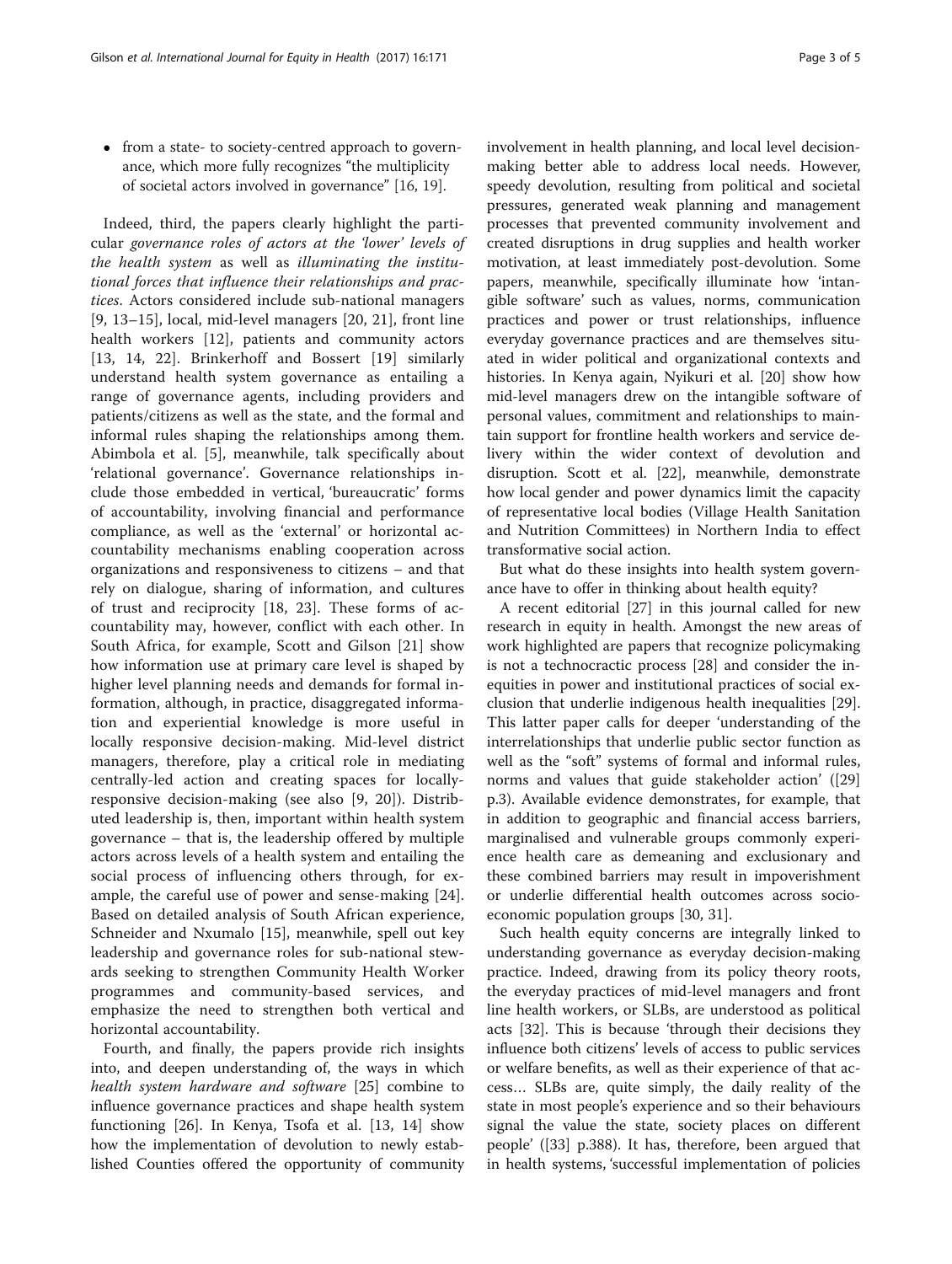<span id="page-3-0"></span>to promote equity and inclusion requires a focus on human interactions at the micro-level as well as the development of supportive institutional systems for financing, information and regulation' ([[34](#page-4-0)] p.117).

The papers falling within this special edition offer insights into the everyday decision-making practices that maintain inequity [[22](#page-4-0)] or resist equity-promoting policy implementation [[9, 12](#page-4-0)–[14](#page-4-0)], as well as those entailed in purposeful efforts to maintain decent health services [[12, 21\]](#page-4-0), even in the face of wider systemic stress [[20](#page-4-0)], and in efforts to promote equity or strengthen accountability [\[13](#page-4-0)–[15, 22\]](#page-4-0). Indeed, whilst health systems reflect existing patterns of social inequality, they also provide a site from which to contest them [[35\]](#page-4-0). Understanding current everyday governance practices could, then, provide the basis for ideas about new practices that tackle health inequity – for example: 'Development of a rightsbased health system that increasingly addresses the systematic barriers to care experienced by poor and vulnerable groups requires managers who are more than administrators, managers who understand a given context and are able to take appropriate action' ([\[34](#page-4-0)], p.117).

The final contribution of this set of papers is in illustrating how to go about the challenging task of doing research on health systems governance [8]. As these papers start with concern for the micro level (the individual policy actor) – often situated in meso-level systems – rather than the macro level (the overarching structure), they have broadly adopted a bottom-up, rather than top-down, approach to analysis [[11](#page-4-0)]. Such analysis requires consideration of the lived reality of the decision-makers considered [\[36](#page-4-0)], in that governance practices are situated in, and shaped by, a broader set of institutional and social forces [5]. Research of this sort demands, as these papers attest, deep understanding of specific settings, commonly drawing on flexible research strategies and qualitative methodologies [\[37](#page-4-0)–[39\]](#page-4-0). These include forms of participatory and action research [\[22](#page-4-0)], in some instances working over time in purposefully established health system learning sites [[13, 14](#page-4-0), [20](#page-4-0), [21](#page-4-0)]. All paper authors are, moreover, embedded researchers [[40\]](#page-4-0) who have long-term research experience in the contexts where the research is situated, and are located in webs of relationships with local health system actors. As discussed in the April 2016 workshop, we acknowledge that our research practice, like the everyday practice of governance, is innately political – informed by specific worldviews and values. Reflexivity is essential for this work, alongside appropriate use of theory, and processes of data analysis and review that generate credible and trustworthy analyses [[41](#page-4-0), [42](#page-4-0)].

As a last comment, we thank the Editors of IJEqH for accepting this thematic series, although perhaps a little unusual for the journal – and in particular, Dr. Ana Lorena Ruano for her consistent support. We also thank the authors of these papers, and those to come, and all who participated in the stimulating and engaged April 2016 workshop.

#### Abbreviations

IJEqH: International Journal for Equity in Health; LMIC: Low- and middleincome countries; SLB: Street level bureaucrat; UHC: Universal health coverage

#### Acknowledgements

Not applicable.

#### Funding

Funding from International Development Research Centre, Canada (grants to Lucy Gilson and Uta Lehmann).

#### Availability of data and materials

Data sharing not applicable to this article as no datasets were generated or analysed during the current study.

#### Authors' contributions

LG, UL and HS jointly conceptualised the paper; LG wrote and finalized the paper, with reviews from UL and HS. All authors read and approved the final manuscript.

#### Ethics approval and consent to participate

Not applicable.

#### Consent for publication

Not applicable.

#### Competing interests

The authors declare that they have no competing interests.

### Publisher's Note

Springer Nature remains neutral with regard to jurisdictional claims in published maps and institutional affiliations.

#### Author details

<sup>1</sup>School of Public Health and Family Medicine, University of Cape Town Cape Town, South Africa. <sup>2</sup>Department of Global Health and Development London School of Hygiene and Tropical Medicine, London, UK. <sup>3</sup>School of Public Health, University of the Western Cape, Cape Town, South Africa.

#### Received: 31 August 2017 Accepted: 4 September 2017 Published online: 15 September 2017

#### References

- 1. World Health Organization. Everybody's business–strengthening health systems to improve health outcomes: WHO's framework for action; 2007.
- 2. De Savigny D, Adam T, editors. Systems thinking for health systems strengthening. Geneva: World Health Organization; 2009.
- 3. Fryatt R, Bennett S, Soucat A. Health sector governance: should we be investing more? BMJ Global Health. 2017;2(2):e000343.
- 4. Bigdeli M, Schmets G, Soucat A. Investing in health system governance: collective action required [http://www.internationalhealthpolicies.org/investing](http://www.internationalhealthpolicies.org/investing-in-health-system-governance-collective-action-required)[in-health-system-governance-collective-action-required.](http://www.internationalhealthpolicies.org/investing-in-health-system-governance-collective-action-required) Accessed 4 Aug 2017.
- 5. Abimbola S, Negin J, Martiniuk AL, Jan S. Institutional analysis of health system governance. Health Policy Plann. 2017:czx083. in press.
- 6. Pyone T, Smith H, van den Broek N. Frameworks to assess health systems governance: a systematic review. Health Policy Plan. 2017;32(5):710–22.
- 7. Blanchet K, Nam SL, Ramalingam B, Pozo-Martin F. Governance and capacity to manage resilience of health systems: towards a new conceptual framework. Int J Health Policy Manag. 2017;6(8):431–5.
- 8. Alliance for Health Policy and Systems Research. Research Issues 3. Neglected Health Systems Research: Governance and Accountability. 2008. [http://www.](http://www.who.int/alliance-hpsr/AllianceHPSR_ResearchIssue_Governance.pdf) [who.int/alliance-hpsr/AllianceHPSR\\_ResearchIssue\\_Governance.pdf.](http://www.who.int/alliance-hpsr/AllianceHPSR_ResearchIssue_Governance.pdf) Accessed 23 Aug 2017.